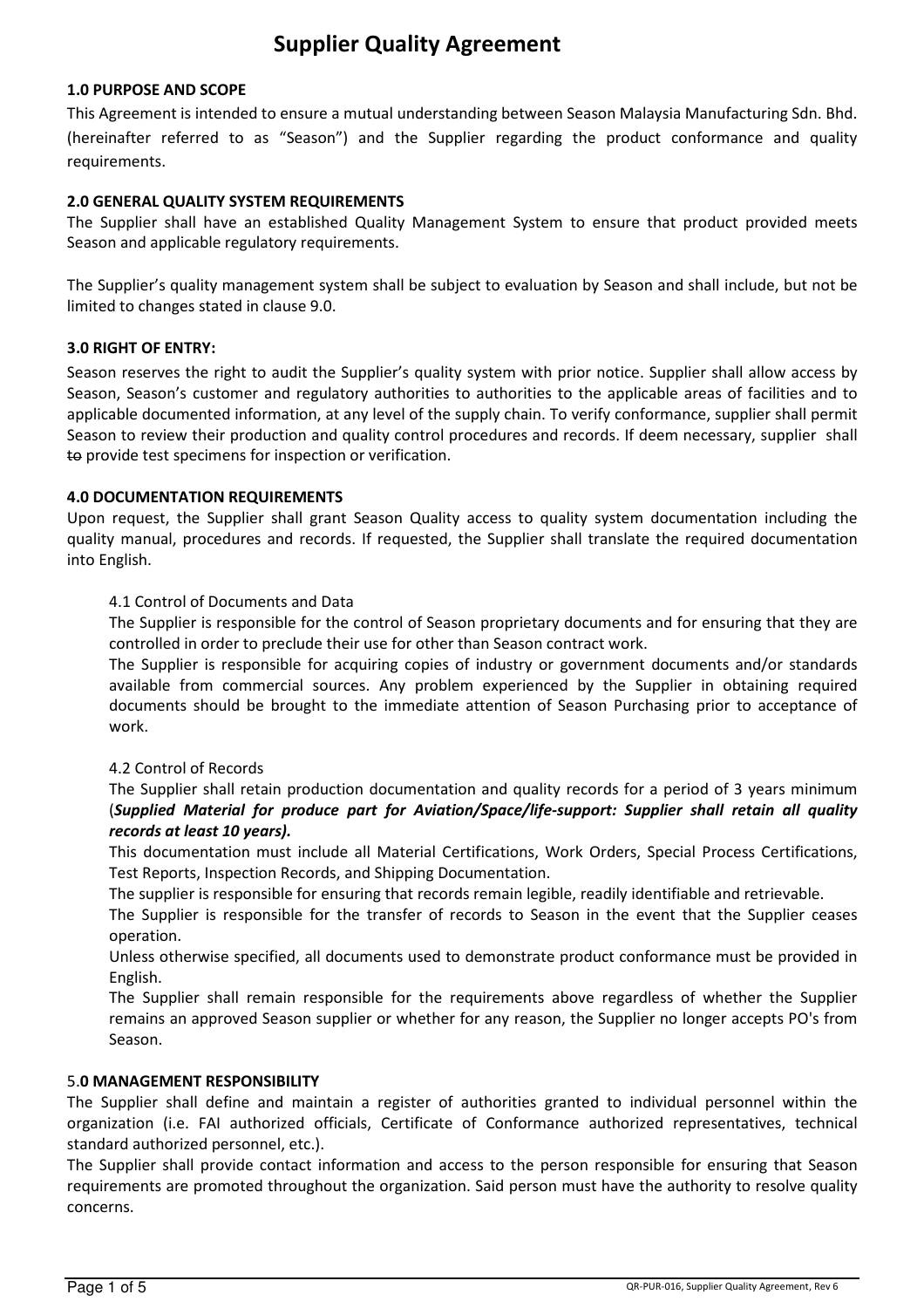#### 6.0 RESOURCE MANAGEMENT

The Supplier shall have a process to identify and perform training or promote awareness to all personnel who directly or indirectly affect product quality including:-

- − Their contribution to product or service conformity
- − Their contribution to product safety
- The important of ethical behavior conduct

The Supplier shall maintain records of this training (including On-The-Job training). These records shall be made available for review upon request.

#### 7.0 PRODUCT REALIZATION

7.1 Planning of Product Realization

Prior to acceptance of Order, the Supplier shall determine their ability to meet all PO requirements including the manufacture and inspection of all specified design characteristics.

#### 7.2 Customer Related Processes

All documents including drawings, electronic design approved data and specifications are considered part of the PO requirements when specified directly on the PO or in documents referenced by the PO.

All communications related to the fulfillment of PO requirements shall be carried out through Season Sourcing and Purchasing in writing. Communication associated with quality issues including but not limited to nonconformities, corrective action and supplier assessment activities shall be carried out with both Season Sourcing and Purchasing and Season Quality included on all communications.

#### 7.3 Control of Externally Provided Processes, Products, and Services

The Supplier is responsible for ensuring that product scheduled for delivery to Season from sub-tier suppliers (including Season specified suppliers) complies with all applicable provisions of drawing, specifications, and other requirements of the Season PO.

The Supplier shall maintain an Approved Vendor List (AVL). Criteria shall be established for sub-tier suppliers to achieve and maintain an approved status.

The Supplier shall flow down all applicable product, regulatory, and quality requirements (including requirements for traceability, documentation, and software) to the Supplier's sub-tiers. The Supplier is responsible for ensuring and validating the compliance of the Supplier's sub-tiers and maintaining documented evidence of such per clause 4.0.

For Aviation, Space, or Defense parts, the Supplier shall implement a process for the validation of raw material certifications (i.e. mill reports, etc.). The process of selection and testing must be defined. Said testing shall be performed at no additional charge to Season. Dependent upon the material type, validation may include material composition testing, hardness and conductivity testing, flammability testing, etc. All testing used for validation must be conducted by certified third parties. Records of the validation shall be retained

#### 7.4 Production and Service Provision

The Supplier shall employ a system for controlling, documenting and maintaining required product quality throughout the manufacturing process whether performed by the Supplier or the Supplier's sub-tiers

# 7.4.1 First Article Inspection

The Supplier is responsible for completing a First Article Inspection Report (FAIR) prior mass production and prior any changes such per clause 9.0 (applicable to "Plastic Raw Materials, Mechanical Parts and Customize Items"). Season reserves the right to have the first article inspection performed by a Season representative at the Supplier's facility. Should the initial submission be found discrepant, additional samples may be requested following correction of the cause of discrepancy by the Supplier.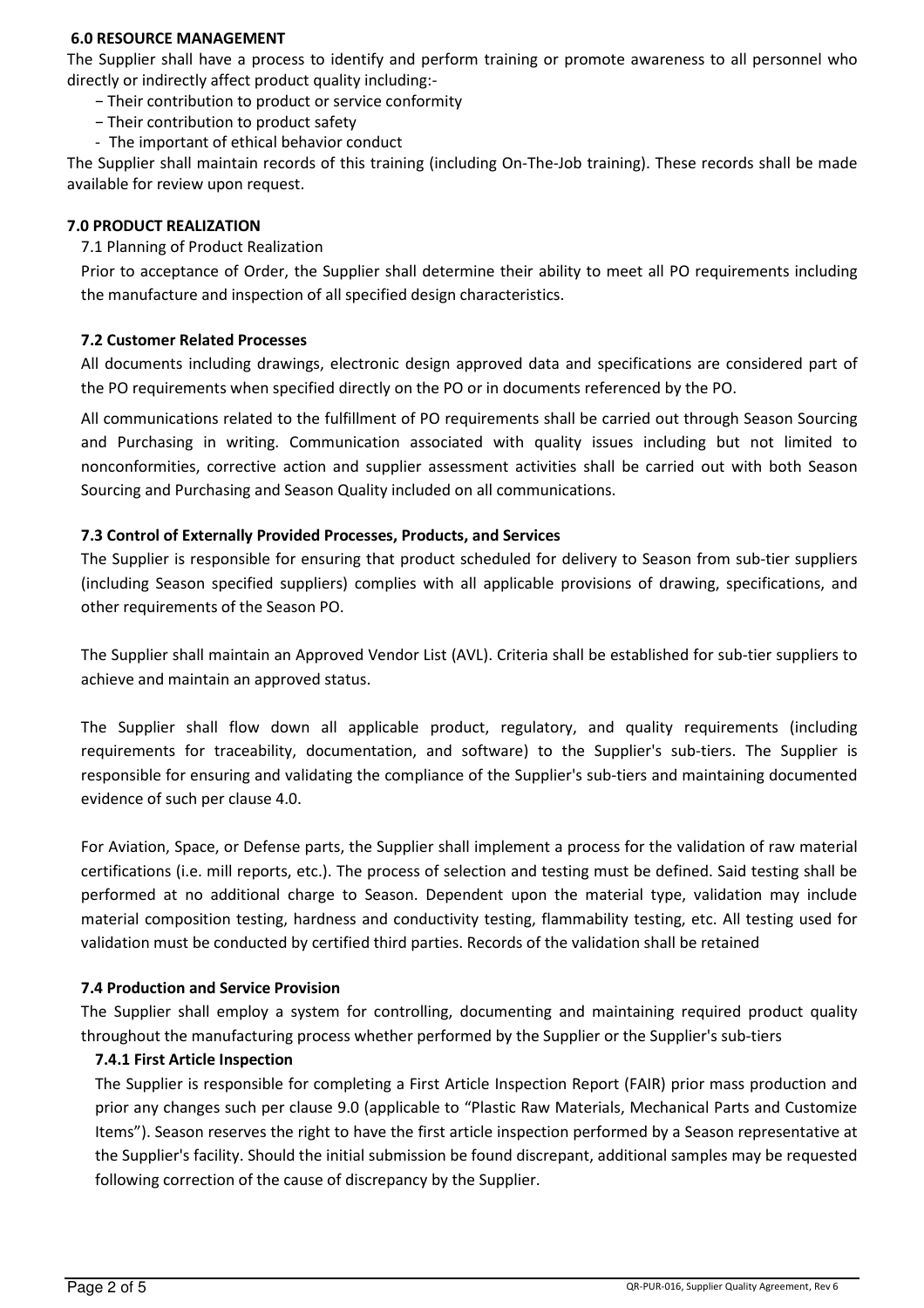Season approval of an FAIR shall not relieve the Supplier of the responsibility for meeting all specifications and requirements on future shipments of the same product. Where multi-cavity tools are used, an FAIR documenting the production results from each cavity must be completed.

Supplier FAIR submission shall follow criteria as per below;

- a) Non-Aerospace products
	- i) Dimensional Results (where applicable)
	- ii) Outgoing Inspection Results (where applicable)
	- iii) RoHS Declaration
	- iv) REACH Declaration
	- v) Proposition 65 Declaration
	- vi) Safety Datasheet
- b) Aerospace products/Services/Outsource Suppliers
	- i) Dimensional Results
	- ii) Outgoing Inspection Results
	- iii) RoHS and REACH Declaration
	- iv) Proposition 65 Declaration
	- v) Safety Datasheet/Burn Certificate/COA (where applicable)
	- vi) Material Safety Datasheet

# 7.5 Identification and Traceability

The Supplier is responsible to maintain Identification and traceability of product and materials through all stages of production processing sources. Supplier's system shall ensure that products are traceable back to the raw material batch or lot from which they were made, including traceability to the source mill. Supplier's system shall also provide means to trace where raw materials have been used.

#### 7.6 Preservation of Product

The Supplier's quality system shall ensure that items shipped are effectively preserved, protected, and packaged to guard against damage, degradation or loss during shipment.

This is to be accomplished in accordance with best commercial practices unless otherwise specified on the PO or contract. The supplier shall implement production and packaging practices that ensure detection and removal of foreign objects and debris.

Age sensitive materials or products must be properly identified and labeled to ensure product conformity including necessary environmental conditions. Shipping documentation for age sensitive materials must include date of manufacture and expected product life or expiration date.

# 7.7 Control of Monitoring and Measuring Equipment

Season shall be notified of any potential nonconformities resulting from equipment used to verify or validate the conformance of product found to be out of calibration.

# 8.0 MONITORING AND MEASUREMENT

# 8.1 Certificate of Conformance (C of C)

For specified parts by Season, the Supplier shall submit with each shipment, a written statement signed and dated by an authorized representative certifying that items or services provided are in accordance with specified requirements, and stating that the manufacturer has objective evidence of compliance to applicable specifications on file, traceable to the material/equipment supplied and available for review upon request. For product, the C of C must include the following:

- Supplier's Name
- Supplier's Physical Address (including country of manufacture)
- Customer's Name
- PO Number
- Part Number and Revision Level
- Part Name (as identified on the print)
- Quantity of Parts Shipped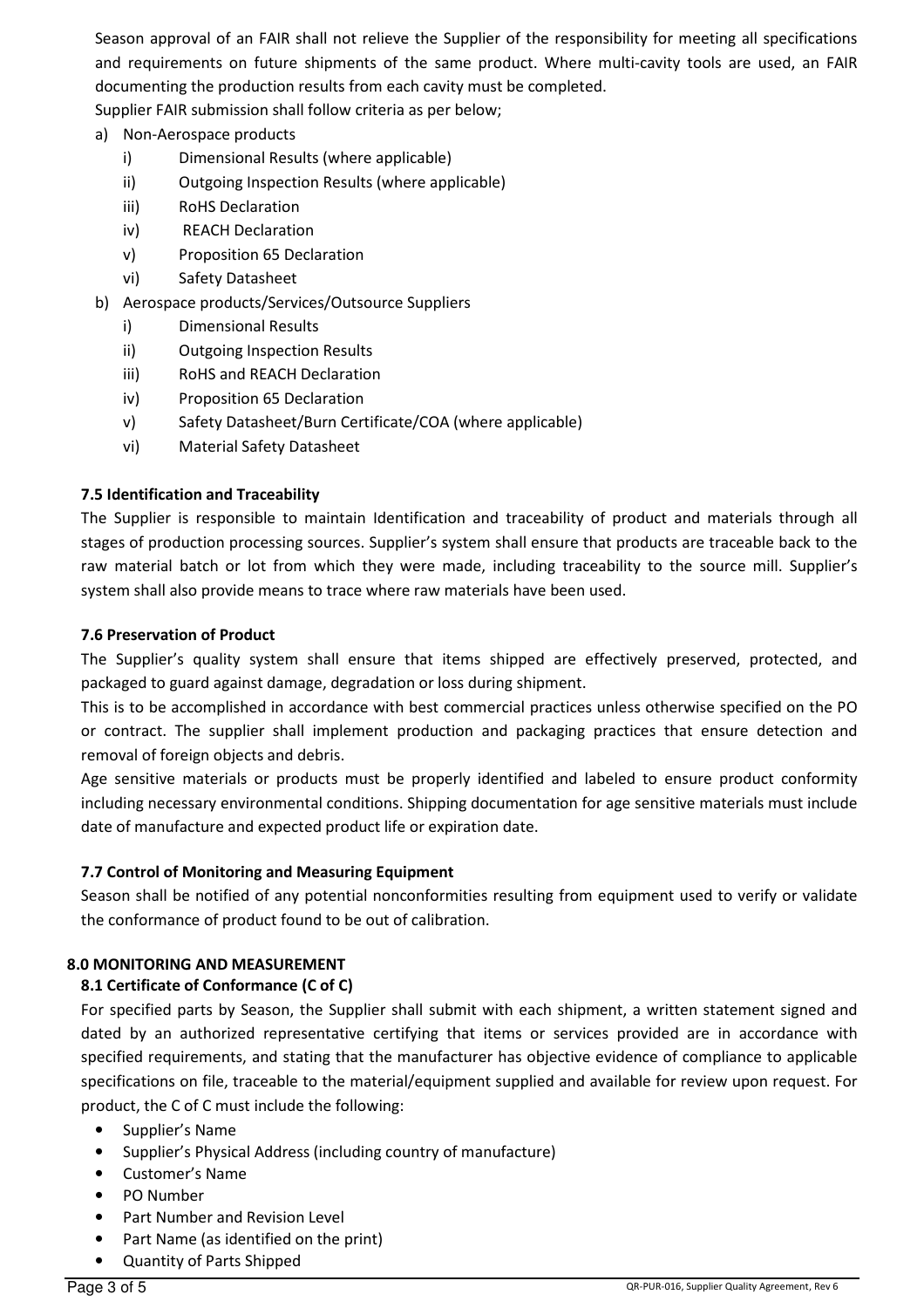- Name and Signature of Authorized Representative
- Raw material used (for UL)
- And other specified requirements e.g. burn certification for Aviation, Space, or Defense parts.

# 8.2 Non-Conformances Control:

# 8.2.1 Nonconforming Product Discovered

In the event, non-conformance products that do not meet specifications are received by Season, a Supplier Corrective Action Report (SCAR) will be sent. Supplier is expected to respond within 7 working days with corrective and/or preventive actions. Supplier shall notify Season of nonconforming product through official document. Supplier can request Season's approval for nonconforming product disposition.

# 8.2.2 Notification of Delivered Nonconforming Product:

In case of any findings that nonconforming products have been or possibly been delivered, Supplier shall be responsible to notify Season within 24 hours of the discovery, if possible, by a phone call, with a follow-up by email notification, ensuring Season received the notification promptly, for Season to take immediate containment plan.

Formal written Report shall be submitted as per below:

Material for Aerospace application: within 7 days

Material for non-Aerospace application: within 14 days

The formal written report shall contain applicable information concerning the defect; this shall include part numbers, quantities, ship dates, detailed description of the nonconformance and the corrective action plan.

# 9.0 CHANGES:

Supplier shall give Season written notice (ECN/PCN) a minimum 60 days of any proposed change with regard to the following aspects:

- 9.1 Source or composition of any raw material or sub-component or manufactured product
- 9.2 Change/New process or equipment or method in producing, assembly inspection or testing.
- 9.3 Quality system (including changes in personnel with primary responsibility). (This aspect shall not require FAIR submission)

Supplier shall give Season written notice (ECN/PCN) a minimum 12 months of any proposed change with regard to the following aspects:

- 9.4 Changes in subcontractors
- 9.5 Site of manufacturing

Supplier shall not allow any of such change unless there is a written authorization by Season to approve and amend in the documented FAIR.

# 10.0 COUNTERFEIT PART:

Supplier shall ensure all parts are sourced from Original Component Manufacturers (OCMs), OCM authorized distributors to ensure authentic materials are shipped to Season.

If Supplier aware or suspect that it has furnished Counterfeit Goods to Season under this Contract, Supplier promptly shall notify Season and replace at Supplier's expense such Counterfeit Goods with OEM or Seasons' approved Goods that conform to the requirements of this Contract. Supplier shall be liable for all costs related to the replacement of Counterfeit Goods and any testing or validation necessitated by the installation of authentic Goods after Counterfeit Goods have been replaced. The remedies contained in this article are in addition to any remedies Supplier may have at law, equity, or under other provisions of this Contract.